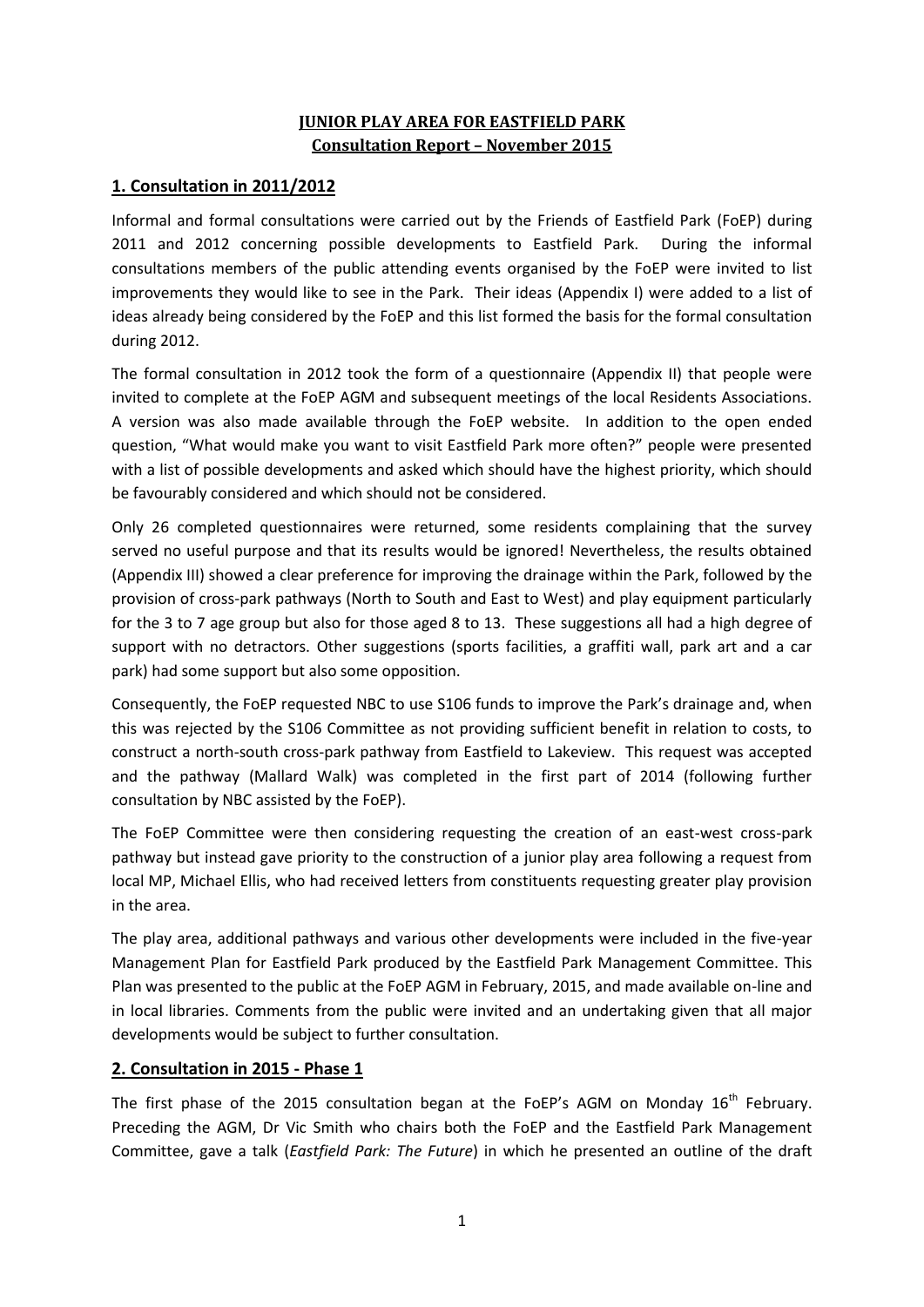Management Plan for the Park. The Plan, among many other things, includes the proposal for a new children's play area within the Park.

Hard copies of the Plan's five-year objectives were given out to those attending the talk and people were invited to read the full Management Plan and submit comments about it to the FoEP or EPMC via the Internet or by regular mail.

Printed copies of the full draft Plan were made available in the Abington, Weston Favell and Town Centre Libraries, during normal library opening hours, and at the St Alban's Church Drop-in on Friday mornings. People could submit comments online using the 'Contact' page on the FoEP website or by writing to the EPMC c/o NBC at the Guildhall. The draft could also be down-loaded from the 'Welcome' or 'Downloads' pages of the FoEP website[: www.foep.eastfieldward.co.uk.](http://www.foep.eastfieldward.co.uk/)

People were informed that comments received before 17th March would be reflected in the final version of the Plan. Further periods of consultation about play equipment and possible new pathways had already been incorporated into the Plan.

The talk had been advertised on-line through the FoEP and NBC websites and the FoEP Facebook page, and in print in the *Chronicle and Echo* and the *In & Around NN3 (Parklands, Boothville & Westone)* community magazine. The Chronicle & Echo included information about the talk on two consecutive weeks, first with just a short insert containing basic information but then following up with a 400 word article accompanied by a colour map of the Park taken from the Management Plan [\(www.northamptonchron.co.uk/news/local/public-meeting-to-launch-plans-for-play-equipment-in](http://www.northamptonchron.co.uk/news/local/public-meeting-to-launch-plans-for-play-equipment-in-northampton-park-1-6551304)[northampton-park-1-6551304\)](http://www.northamptonchron.co.uk/news/local/public-meeting-to-launch-plans-for-play-equipment-in-northampton-park-1-6551304).

Flyers advertising the talk were delivered to newly built houses in the Eastfield area and given out from a stand in the entrance to Morrison's supermarket on the Kettering Road for several hours on Thursday 12th February.

In view of all this publicity the public response was rather disappointing. Only 24 people attended the talk although a few others called in to see a display about the Park and the Management Plan that was on show before the talk. Apart from very general comments and comments from FoEP Committee members, only one realistic and specific comment was received about the Management Plan.

### **Phase 1 Results**

Claire Walton commented via Facebook: "*Will you be considering some disabled access equipment for the disabled children around Northampton? An accessible roundabout or swing for example? So far the disabled children around Northampton are denied the access to inclusive play with their peers.*"

Although this idea was not mentioned specifically when play equipment was first discussed, it has always been a priority of Friends of Eastfield Park to open up the Park to disabled people. This is one of the reasons why the FoEP wanted more all-weather pathways in the Park and why in 2013 they supported the Phoenix Wheelchair Basketball Club at their Easter@Eastfield event. It is therefore a priority when planning and seeking funding for the children's play area to take this suggestion into account and incorporate one or more pieces of equipment specifically for disabled children. Other equipment should also, as far as possible, be 'disability-friendly'.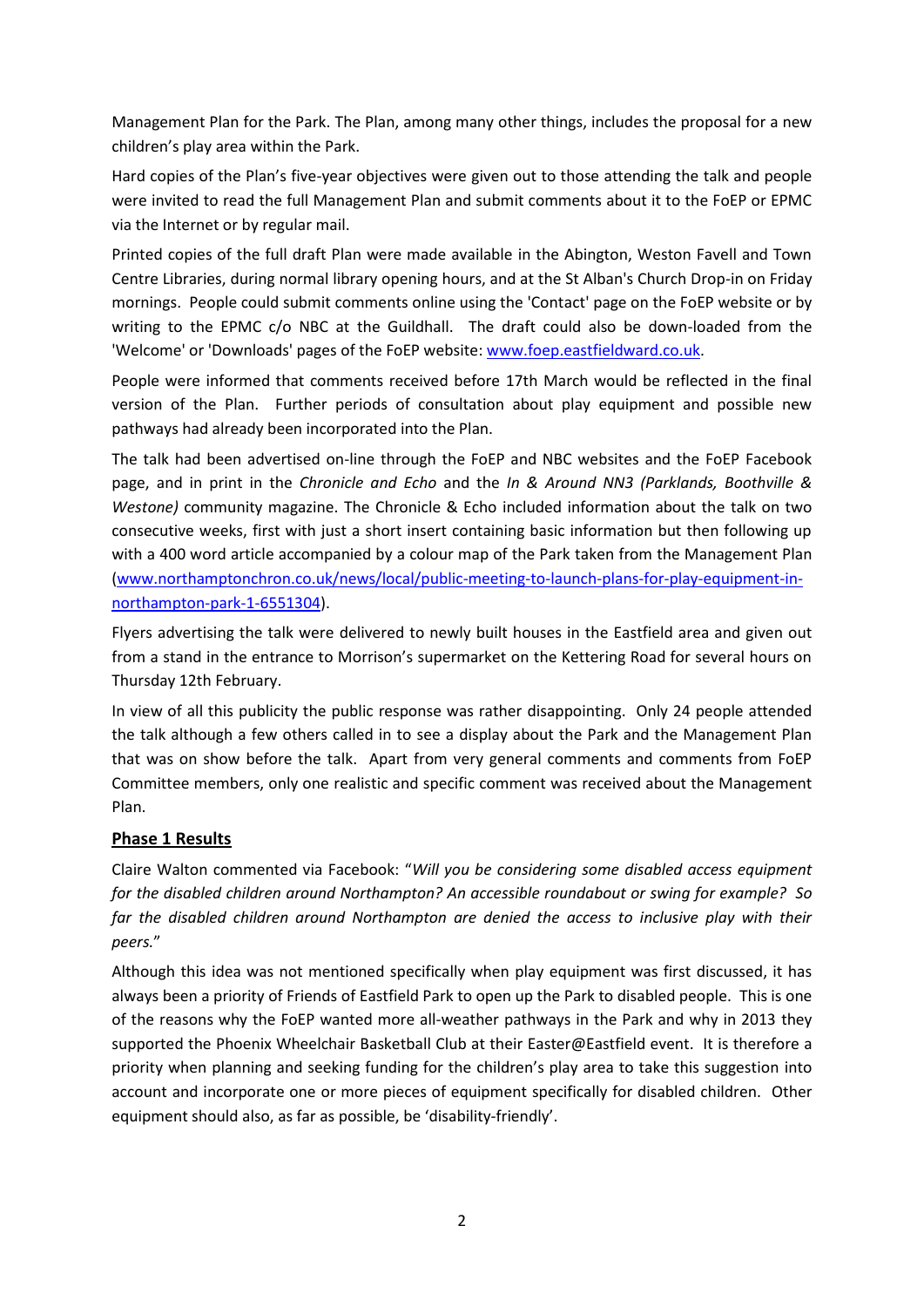### **3. Consultation in 2015: Phase 2**

Phase 2 consisted of a questionnaire (Appendix IV) that was circulated at the 'Eastfield Celebrates' event on July 4, 2015, and subsequently made available through the FoEP website. The questionnaire was first tested at the St Alban's Church Women's Fellowship on June 30 and found to be suitable for purpose. The version available through the FoEP website asked exactly the same questions as the paper version but was not available to mobile phone users. A Survey-monkey questionnaire was therefore created but, to save cost, had to be shorter than the paper questionnaire. Nevertheless, this questionnaire covered the same ground as the earlier versions and was available for use with tablets and mobile phones.

The surveys were kept open until the end of October although most responses were received during July and August.

### **Phase 2 Results**

A total of 49 paper questionnaires were returned, 5 at the St Alban's Women's Fellowship, 43 at the 'Eastfield Celebrates' event, and 1 subsequently. Eighteen people submitted the on-line version of the questionnaire via the FoEP website (but one was excluded because of duplication) and 32 completed the Survey-Monkey questionnaire - a total of 98 response. The distribution of respondents' postcodes (where provided) is shown in Figure 1 below.



**Fig 1. Distribution of respondents' postcodes (where given).** Red circles: St Alban's Women's Fellowship; Blue circles: Eastfield Celebrates; Green circles: On-line via FoEP website; Yellow circles: On-line via SurveyMonkey. (Numbers refer to multiple responses from same postcode; some markers may be obscured by other markers in the Lakeview & Eastfield areas.)

Visit this link for a scalable map[: https://batchgeo.com/map/f29eef638fb80bd8ce78fb41ede5e659](https://batchgeo.com/map/f29eef638fb80bd8ce78fb41ede5e659)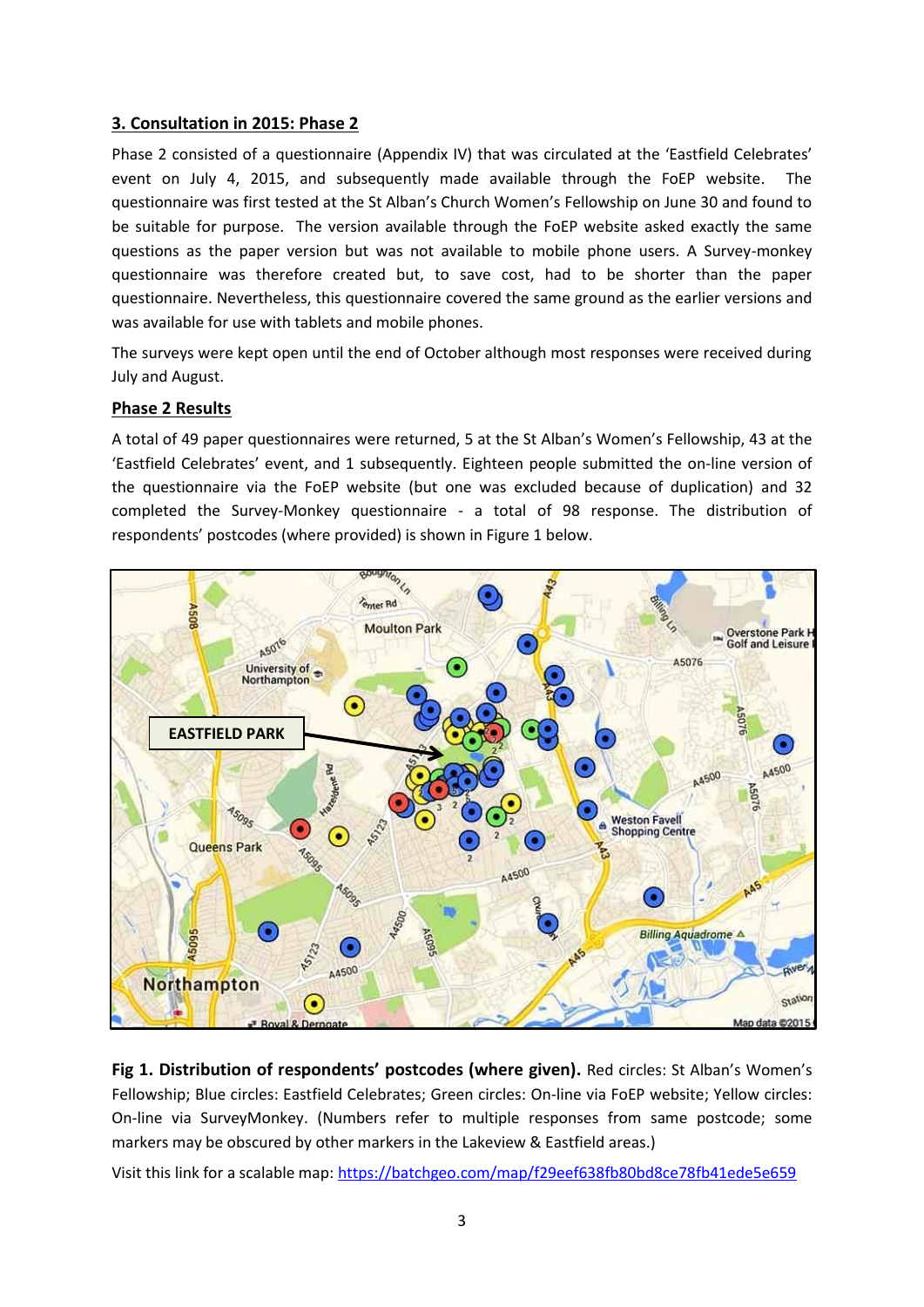The vast majority of respondents thought that the play area was a good idea and that the suggested location was suitable (Table 1). The majority also agreed that the play area should be fenced and that 3-8 years was a suitable age range. However, those who did not agree with the suggested age range all suggested a wider range such as 3 to 12. The FoEP considered that the range could be extended without compromising the benefits for younger children. It is significant that the majority of respondents said that they would visit the Park more often if it had a children's play area.

| Table1: The play area concept                                       | Percentage of all respondents<br>who answered 'Yes' |                  |
|---------------------------------------------------------------------|-----------------------------------------------------|------------------|
|                                                                     | Paper and<br>Website                                | Survey<br>Monkey |
| Is play area a good idea for Eastfield Park?                        | 99                                                  |                  |
| Is it location good (off Mallard Walk between Lake &<br>Greenside)? | 94                                                  | 97               |
| Should area be fenced?                                              | 89                                                  | 84               |
| Is 3-8 correct age range?                                           | 77                                                  | 74               |
| Would you visit Park more often if play area was there?             | 62                                                  | 76               |

The scores given to the various items of play equipment (Question 5) were adjusted (-2 to +2) so that negative scores indicated a preference against, and positive scores a preference for, a particular type of equipment, with zero representing 'uncertain'. Very few negative scores were given and mean scores for all items (Table 2) were positive. The rank order of the scores is shown in Table 3.

| Table 2: Weighted scores for different play items from -2                                                                 | <b>Weighted Score</b> |                  |  |
|---------------------------------------------------------------------------------------------------------------------------|-----------------------|------------------|--|
| (definitely not) to +2 (definitely, yes) through zero (uncertain).<br>The closer to 2.00, the more positive the response. | Paper and<br>Website  | Survey<br>Monkey |  |
| Adventure Trail / Balance Walk                                                                                            | 1.28                  | 1.38             |  |
| Seesaw / Rocker                                                                                                           | 1.26                  | 1.16             |  |
| <b>Climbing Frame</b>                                                                                                     | 1.26                  | 1.07             |  |
| Slide(s)                                                                                                                  | 1.60                  | 1.52             |  |
| Roundabout                                                                                                                | 1.37                  | 1.39             |  |
| Swing(s)                                                                                                                  | 1.76                  | 1.71             |  |

| Table 3: Rank orders of weighted scores for different play | <b>Rank Order of Score</b> |                  |  |
|------------------------------------------------------------|----------------------------|------------------|--|
| items                                                      | Paper and<br>Website       | Survey<br>Monkey |  |
| Adventure Trail / Balance Walk                             | 4th                        | 4th              |  |
| Seesaw / Rocker                                            | $5th =$                    | 5th              |  |
| <b>Climbing Frame</b>                                      | $5th =$                    | 6th              |  |
| Slide(s)                                                   | 2nd                        | 2 <sub>nd</sub>  |  |
| Roundabout                                                 | 3rd                        | 3rd              |  |
| Swing $(s)$                                                | 1st                        | 1st              |  |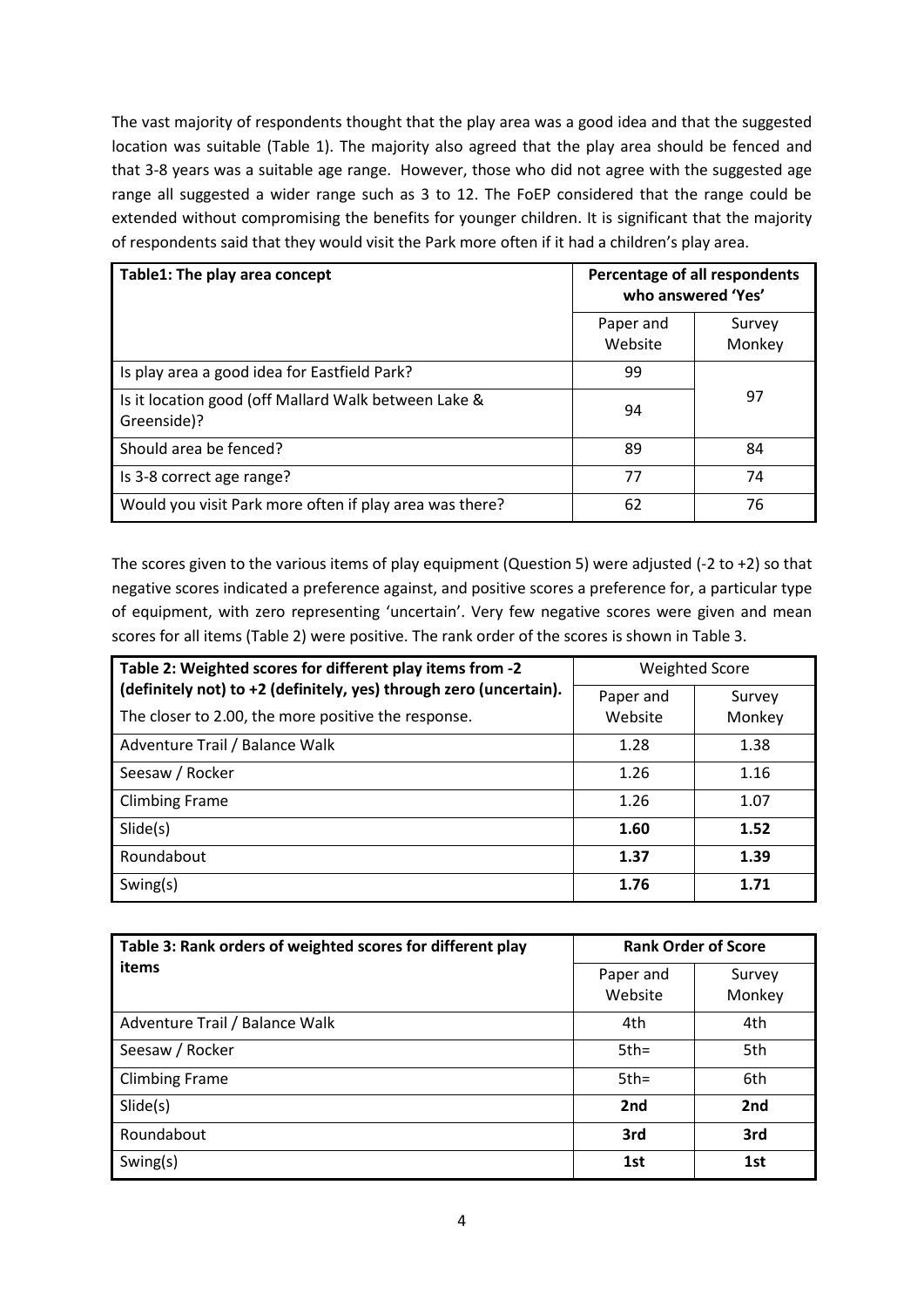All items had some degree of support from respondents but swings were the most popular in both surveys, with slides second and roundabouts third. Although the full results were not available until November, sufficient results were in by the beginning of August to send to NBC for incorporation into the brief for quotations for the Play Area.

Over 75% of respondents thought it was slightly or very important that the play area should blend in with the natural setting of the park (Table 4). For this reason the FoEP recommends that, if possible, the equipment should be painted in subdued colours: greens and browns, rather than reds and yellows. Additionally, it is intended that the play area should be surrounded by a narrow garden including wild flowers closest to the lake and sensory plants (plants that stimulate children's sense of smell, touch and vision) nearest Mallard Walk. Bee and butterfly friendly plants will be planted in that part of the garden facing away from the lake and path.

| Table 4: How important do you think it is that the equipment | % giving particular answer |                  |  |
|--------------------------------------------------------------|----------------------------|------------------|--|
| blends in with the natural setting of the Park?              | Paper and<br>Website       | Survey<br>Monkey |  |
| No answer                                                    | 12%                        | 3%               |  |
| Unimportant                                                  | 11%                        | 22%              |  |
| Slightly important                                           | 27%                        | 31%              |  |
| Very important                                               | 50%                        | 44%              |  |

A breakdown of respondents by age group is presented in Table 5. Although the majority of replies came from middle aged people, some children responded to the Survey Monkey questionnaire and a few folk over 80 submitted paper returns. (This information will be useful to the FoEP when preparing future consultations.)

| Table 5: To which age group do you belong? | % of those answering in age<br>group |                  |  |
|--------------------------------------------|--------------------------------------|------------------|--|
|                                            | Paper and<br>Website                 | Survey<br>Monkey |  |
| 5-12 yrs                                   | 0                                    | 7                |  |
| 13-17 yrs                                  | 8                                    | 17               |  |
| 18-29 yrs                                  | 9                                    | 7                |  |
| 30-49 yrs                                  | 32                                   | 55               |  |
| 50-65 yrs                                  | 11                                   | 7                |  |
| 66-80 yrs                                  | 14                                   | 7                |  |
| $80+$ yrs                                  | 5                                    | 0                |  |
| % who did not answer question              | 23                                   | 10               |  |

Other data collected from the questionnaires are not presented here in detail but, as expected, the majority of respondents were parents or grandparents of teenagers or younger children. However, around 20% were not in one of these categories and did not take care of other people's children. This group were, nevertheless, with one exception, supportive of the play area.

Other comments received have been kept on record for future use.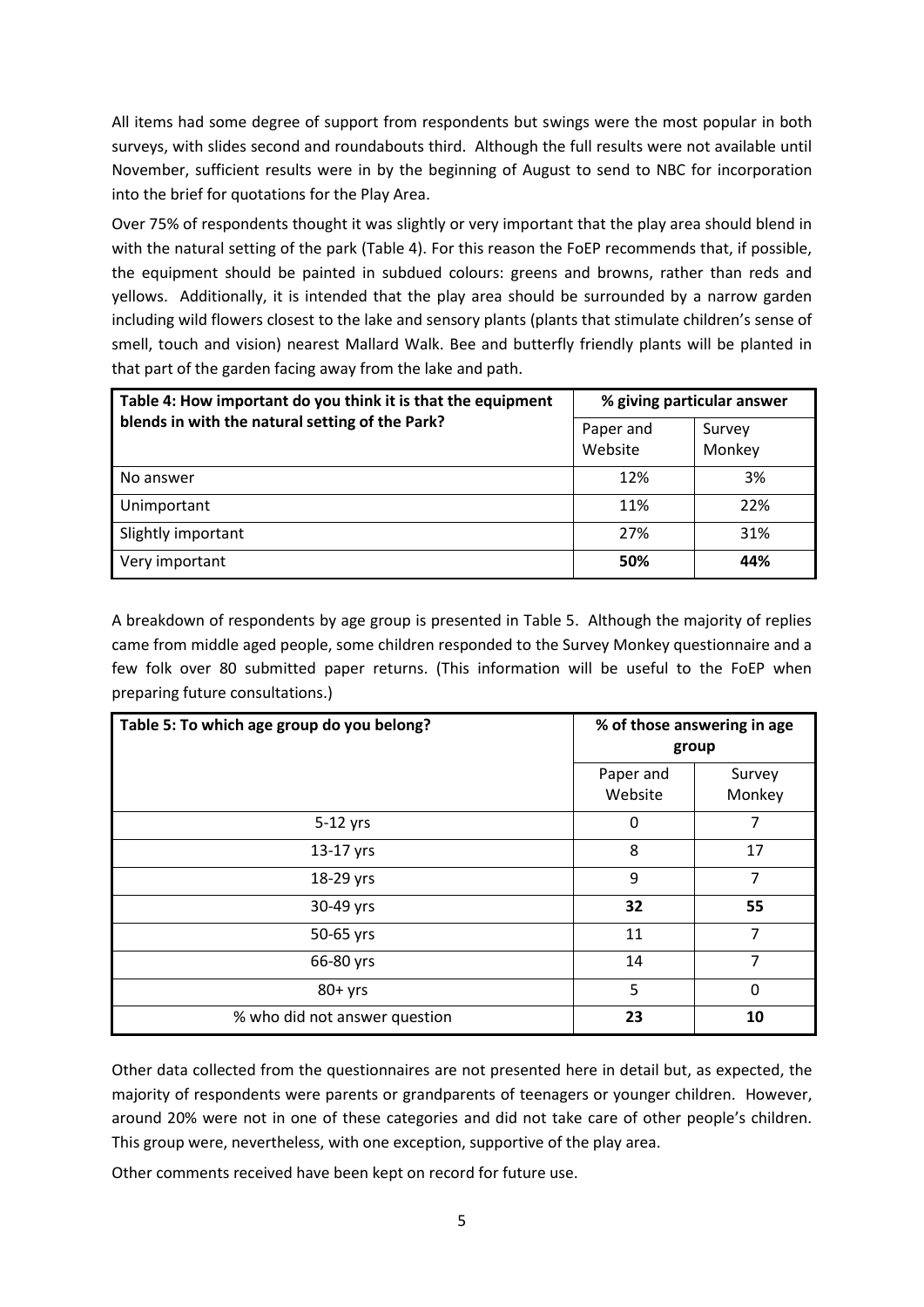### **Police consultation**

Before detailed consultation with the general public, the FoEP Chair discussed the proposed site for the play area with other members of the FoEP Committee, Councillors, Park Rangers and, most importantly, Sharon Henley, the Crime Prevention Design Adviser for the Northamptonshire Police (Covering Northampton, South Northants and Daventry District).

Ms Henley visited Eastfield Park on 20<sup>th</sup> February, 2015, and walked round it with the FoEP Chair discussing a number of issues in addition to examining the proposed site for the play area. Following the visit she wrote:

"Thank you for taking the time to show me the delights of Eastfield Park which was a lot more interesting than I had thought. This is to confirm that I am in agreement with the proposed location for the children's play equipment and consider the location to be well overlooked, at a suitable distance from the nearest houses to reduce noise nuisance and conveniently situated close to the path to enable pushchairs and wheelchairs easy access. I would consider it sensible to have the equipment fenced to reduce the potential nuisance associated with dog fouling especially as the children using the area may well be crawling."

"I would welcome an input into the choice of equipment for the new play area so that opportunities for damage and vandalism can be reduced."

Here it should be mentioned that the issue concerning dogs relates to more than the problem of fouling. Some members of the public are in the habit of letting their dogs run free in the Park and there have been instances where free dogs have attacked and even killed dogs being walked on leads. Having the play area fenced considerably reduces the chance of children being attacked by dogs running free in the Park.

There is also an on-going issue of people riding motorbikes across the Park. Hopefully, a fence will deter them from entering the play area.

Unfortunately, providing a fence increases the overall cost of the play area but the FoEP considers one to be essential considering the issues mentioned above.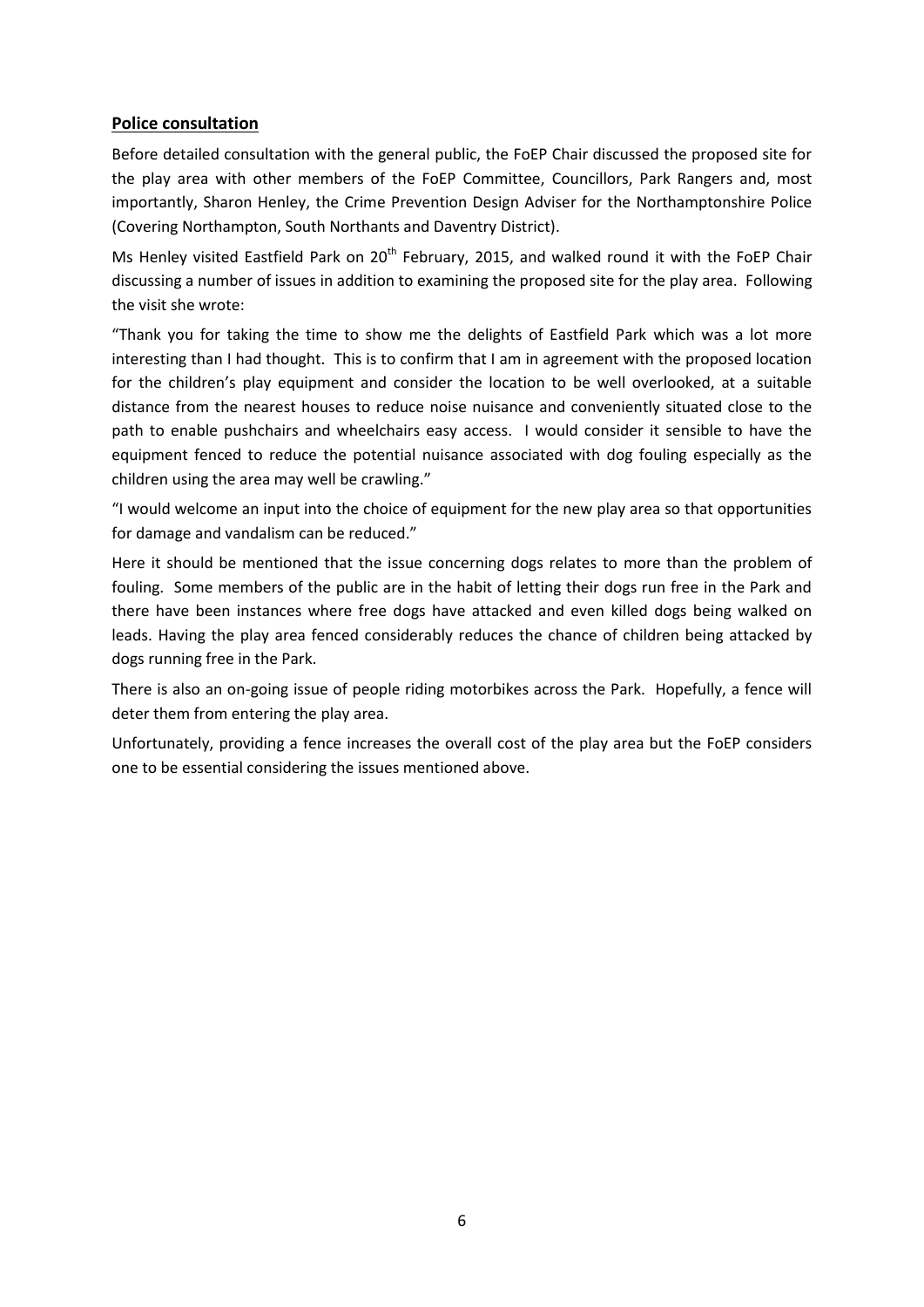# **Appendix I: Ideas for improving Eastfield Park (2011-2012)**

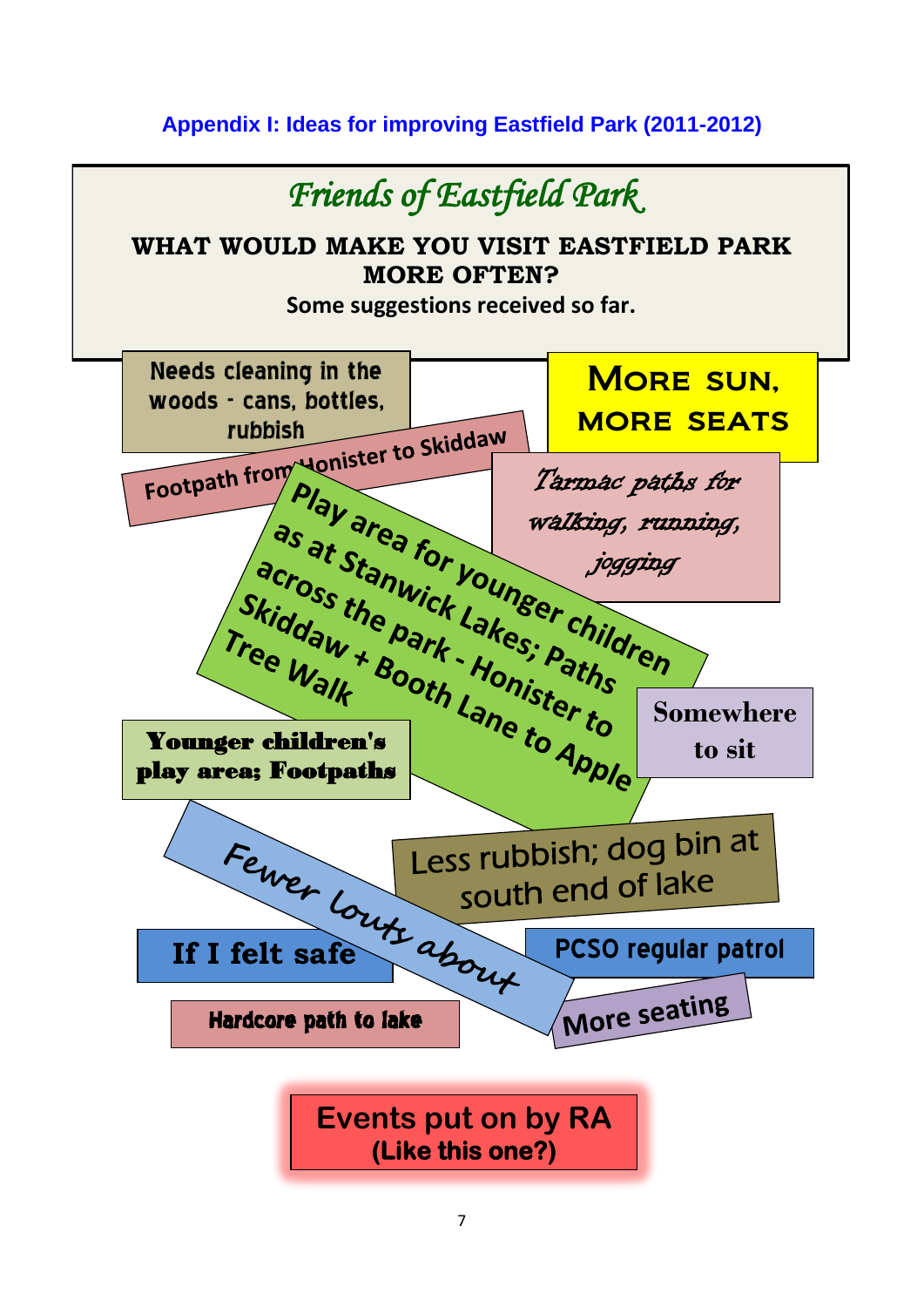# **Appendix II: The 2012 Questionnaire**

# *Friends of Eastfield Park*

**QUESTIONNAIRE FOR PARK USERS & WOULD-BE USERS (2012)**

| 3. Do you live in the NBC Eastfield Ward?<br>(Underline most appropriate answer) | Yes, on the Eastfield Estate<br>Yes, in the Lakeview area<br>Yes, elsewhere in the ward<br>No, but in a neighbouring area<br>No, elsewhere in Northampton<br>No, I do not live in Northampton |  |  |  |  |  |
|----------------------------------------------------------------------------------|-----------------------------------------------------------------------------------------------------------------------------------------------------------------------------------------------|--|--|--|--|--|
| 4. How often do you visit Eastfield Park?<br>(Underline most appropriate answer) | Most days<br>Most weeks<br>Less than once a week, more than once a month<br>Less than once a month, more than once a year<br>Less than once a year<br>Never                                   |  |  |  |  |  |

**5. What would make you want to visit Eastfield Park more often?**

#### **6. Which of the following suggestions should have the highest priority?** (**NB! Underline only one!**)

- 1. More play equipment (8-13 year olds)
- 2. More play equipment (3-7 year olds)
- 3. More sports facilities for teenagers and adults
- 4. A graffiti wall which can be decorated by local artists
- 5. A hard surface path across the park from the Eastfield Estate to Lakeview
- 6. A hard surface path across the park from Booth Lane to Apple Tree Walk (Kettering Rd. end)
- 7. Better drainage of the wetter parts of the park
- 8. Park art modern sculptures and other vandal-proof art work
- 9. A small hard surface car park built on part of the park near Booth Lane
- 10. None of the above! (Make your own suggestions in the box below).
- **7. Which other ideas on the above list should be favourably considered?** (Enter just the number/s)
- **8. Which ideas on the above list, if any, should not be considered?** (Enter just the number/s)
- **9. Do you have any comments about the suggestions above?** e.g. the type of play equipment you would like to see installed

**10.What other ideas do you have for improving the park?**

| If you prefer you can complete this questionnaire on-line at www.foep.eastfieldward.co.uk                  |
|------------------------------------------------------------------------------------------------------------|
| Completed forms may be handed to a committee member or posted to FoEP, 17 Debdale Rd., Northampton NN3 2TR |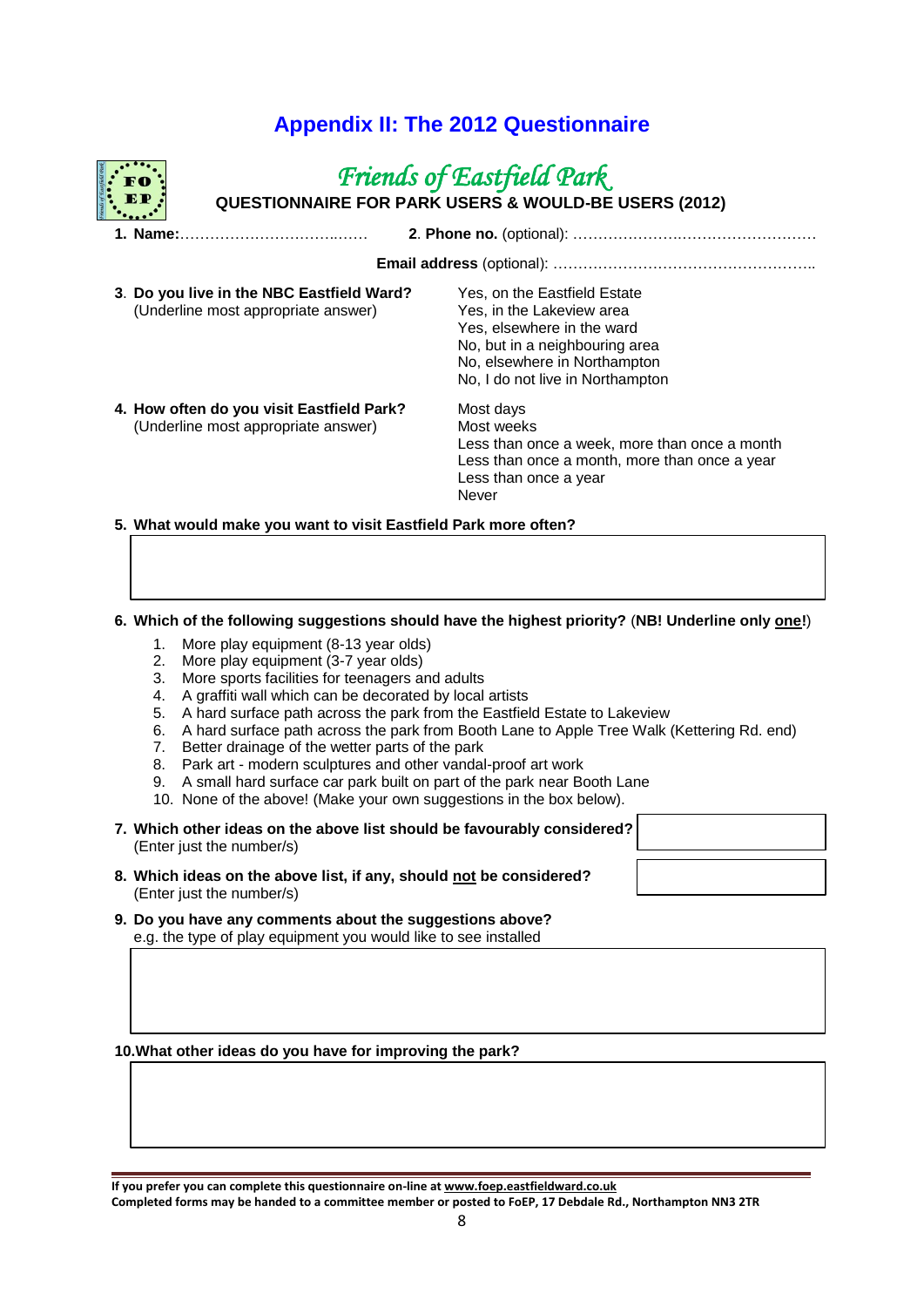# **Appendix III – Results of the 2012 Consultation**



**Questionnaire – 2012**

**WHICH SUGGESTIONS SHOULD HAVE THE HIGHEST PRIORITY / BE FAVOURABLY CONSIDERED / NOT BE CONSIDERED?**



**Summary of responses received (September, 2012)**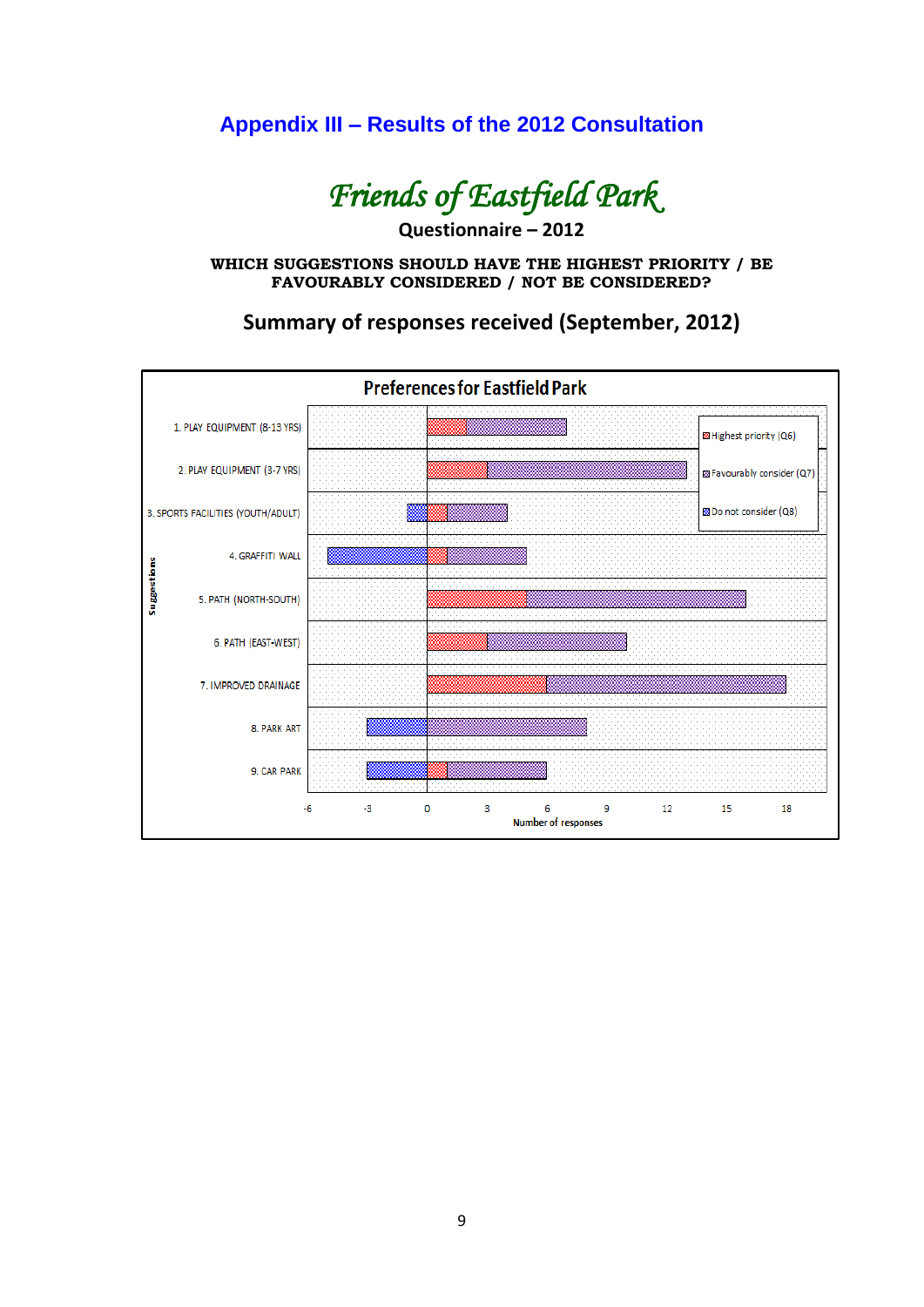# **Appendix IV: The 2015 Play Area Questionnaire**



*The Friends of Eastfield Park* are hoping to secure funds to create a fenced Play Area for younger children (3 to 8 years) on the Park close to the new cross-park pathway (Mallard Walk) between the Lake and Greenside. It will help us considerably if we have public opinions regarding this endeavour. Please complete the following questionnaire

whether or not you think the play area is a good idea. Alternatively, complete the form on-line at: http://foep.eastfieldward.co.uk/#/play-area-survey-2015/4589938399, or, for a mobile phone or tablet, https://www.surveymonkey.com/r/2Q3J972

| $\mathbf{1}$   | Do you think it a good idea to create a play area for younger<br>children on Eastfield Park?                                                                                              |          |                     |                 |  | Yes* / No*      |  |
|----------------|-------------------------------------------------------------------------------------------------------------------------------------------------------------------------------------------|----------|---------------------|-----------------|--|-----------------|--|
|                | If you answered 'No' please give a reason (or reasons) and then go to the questions<br>on the other side of the form. (If you answered 'Yes' please continue with the<br>questions below) |          |                     |                 |  |                 |  |
| $\overline{2}$ | Do you think a good location for the play area would be close<br>to Mallard Walk between the Lake and Greenside?                                                                          |          |                     |                 |  | Yes* / No*      |  |
|                | If you answered 'No' please say where you think it should be.                                                                                                                             |          |                     |                 |  |                 |  |
| 3              | Yes* / No*<br>Do you think the play area should be fenced?                                                                                                                                |          |                     |                 |  |                 |  |
| $\overline{4}$ | Yes* / No*<br>Do you think that 3-8 yrs old is the correct age range?                                                                                                                     |          |                     |                 |  |                 |  |
|                | If you answered 'No' to Q4 please state the age range you prefer:                                                                                                                         |          |                     |                 |  |                 |  |
| 5              | What kind of equipment would you like to see installed? Rank 1 to 5, where<br>$5 = 'yes$ , definitely', $3 = 'uncertain'$ and $1 = 'definitely not'$                                      |          |                     |                 |  |                 |  |
|                | Adventure trail<br>/Balance walk                                                                                                                                                          |          | $*12345$            | Seesaw / Rocker |  | $*12345$        |  |
|                | Climbing frame                                                                                                                                                                            | $*12345$ |                     | Slide           |  | $*12345$        |  |
|                | Roundabout                                                                                                                                                                                |          | $*12345$            | Swings          |  | $*12345$        |  |
|                | Other (please specify):                                                                                                                                                                   |          |                     |                 |  |                 |  |
| 6              | How important do you think it is that, as far as possible, the equipment<br>blends in with the natural setting of the Park?                                                               |          |                     |                 |  |                 |  |
|                | Unimportant*                                                                                                                                                                              |          | Slightly important* |                 |  | Very important* |  |

## **\* Please circle as appropriate**